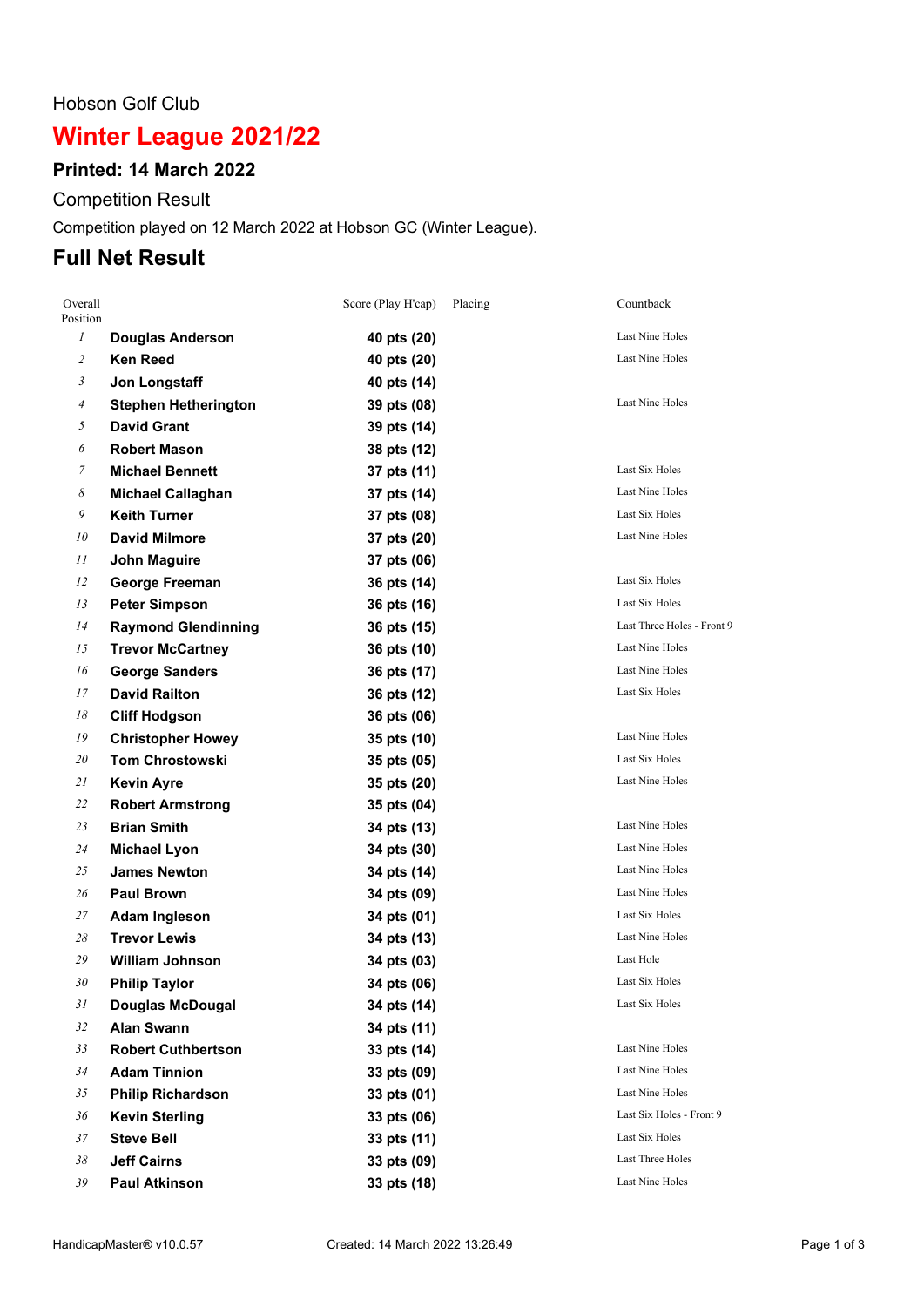| 40 | <b>Andrew Rafferty</b>       | 33 pts (-03) | <b>Last Nine Holes</b> |
|----|------------------------------|--------------|------------------------|
| 41 | <b>Michael Hoy</b>           | 33 pts (06)  |                        |
| 42 | <b>Chris Walton</b>          | 32 pts (10)  | Last Nine Holes        |
| 43 | <b>Shaun O'Brien</b>         | 32 pts (07)  | Last Nine Holes        |
| 44 | Aidan Rosen                  | 32 pts (16)  | Last Six Holes         |
| 45 | <b>Robert Thompson</b>       | 32 pts (15)  | Last Six Holes         |
| 46 | <b>Terence Quinn</b>         | 32 pts (20)  | Last Nine Holes        |
| 47 | <b>Alan Dunn</b>             | 32 pts (19)  | <b>Last Nine Holes</b> |
| 48 | <b>Keith McCullough</b>      | 32 pts (15)  | Last Six Holes         |
| 49 | <b>Paul Harrison</b>         | 32 pts (06)  | Last Nine Holes        |
| 50 | <b>Steve Laidlaw</b>         | 32 pts (15)  |                        |
| 51 | <b>Vere Hindson</b>          | 31 pts (09)  | Last Nine Holes        |
| 52 | <b>Kevin Kennedy</b>         | 31 pts (00)  | Last Six Holes         |
| 53 | <b>Andy Collinson</b>        | 31 pts (01)  | Last Nine Holes        |
| 54 | <b>Mark Brown</b>            | 31 pts (08)  | Last Nine Holes        |
| 55 | <b>Michael Edwards</b>       | 31 pts (08)  | Last Six Holes         |
| 56 | <b>Paul Taylor</b>           | 31 pts (11)  |                        |
| 57 | <b>Derek Temple</b>          | 30 pts (21)  | <b>Last Nine Holes</b> |
| 58 | <b>John Bestford</b>         | 30 pts (14)  | Last Nine Holes        |
| 59 | <b>John Thompson</b>         | 30 pts (08)  | Last Nine Holes        |
| 60 | <b>Robert Warke</b>          | 30 pts (17)  | Last Three Holes       |
| 61 | <b>Charlie Gibbs</b>         | 30 pts (12)  | Last Nine Holes        |
| 62 | <b>David Turner</b>          | 30 pts (-01) |                        |
| 63 | <b>Lee Evans</b>             | 29 pts (01)  | Last Nine Holes        |
| 64 | <b>Thomas Turner</b>         | 29 pts (11)  | Last Nine Holes        |
| 65 | John James Radford           | 29 pts (04)  | Last Six Holes         |
| 66 | <b>Stewart Sutherland</b>    | 29 pts (09)  | Last Nine Holes        |
| 67 | <b>David Coulson</b>         | 29 pts (08)  | <b>Last Nine Holes</b> |
| 68 | <b>Victor McGinley</b>       | 29 pts (16)  | Last Nine Holes        |
| 69 | <b>Glen Ferguson</b>         | 29 pts (07)  |                        |
| 70 | <b>Graeme Cameron</b>        | 28 pts (11)  | Last Nine Holes        |
| 71 | lan Stewart                  | 28 pts (10)  | Last Nine Holes        |
| 72 | <b>Kenny Cairns</b>          | 28 pts (04)  | Last Six Holes         |
| 73 | <b>Anthony Johnson</b>       | 28 pts (13)  | Last Nine Holes        |
| 74 | <b>Bryan Topham</b>          | 28 pts (18)  | <b>Last Nine Holes</b> |
| 75 | <b>Andrew Robinson</b>       | 28 pts (18)  |                        |
| 76 | <b>Winston Henderson</b>     | 27 pts (28)  | Last Nine Holes        |
| 77 | <b>Sean Glendinning</b>      | 27 pts (12)  | Last Nine Holes        |
| 78 | <b>Carl Moscardini</b>       | 27 pts (28)  | Last Nine Holes        |
| 79 | <b>Peter Lockey</b>          | 27 pts (18)  | Last Nine Holes        |
| 80 | <b>Jeff Carlyon</b>          | 27 pts (12)  |                        |
| 81 | John Milmore                 | 26 pts (13)  | Last Nine Holes        |
| 82 | <b>Paul Lennox</b>           | 26 pts (12)  | Last Nine Holes        |
| 83 | <b>Darren Richards</b>       | 26 pts (05)  |                        |
| 84 | <b>Jack Littlejohns</b>      | 24 pts (11)  | Last Nine Holes        |
| 85 | <b>Christopher Henderson</b> | 24 pts (14)  | Last Six Holes         |
| 86 | <b>James Radford Jnr</b>     | 24 pts (12)  | Last Nine Holes        |
| 87 | <b>Mark Mosley</b>           | 24 pts (15)  | Last Nine Holes        |
| 88 | Ivor Burridge                | 24 pts (15)  |                        |
| 89 | <b>Godfrey Hammond</b>       | 21 pts (25)  |                        |